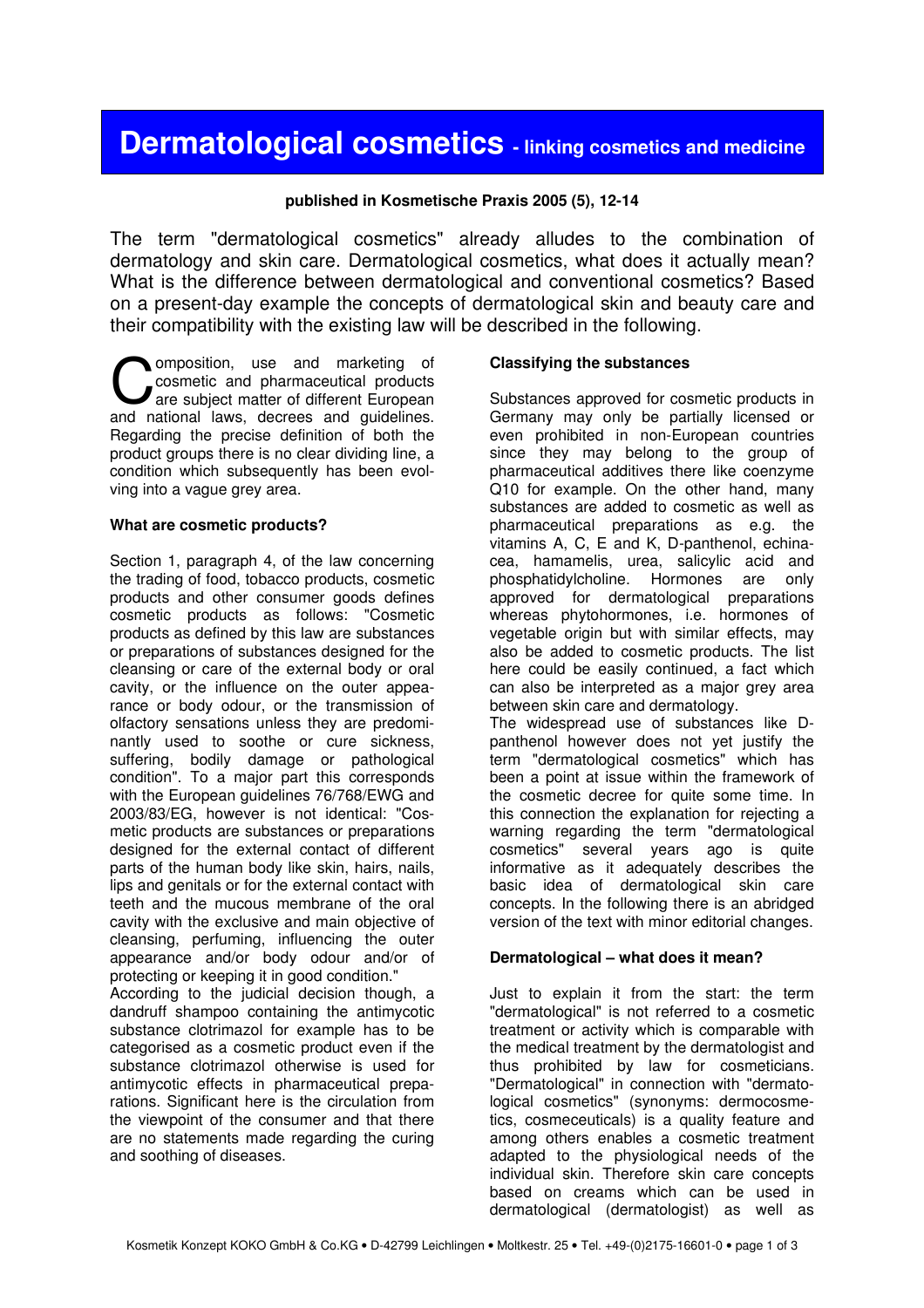cosmetic treatment and which are designed for adequate skin care as well as supportive prevention (beauty institute) gain more and more importance. Barrier creams with membrane structure fulfil both the requirements. In fact, the beauty institute uses them as a base cream to apply separately or in combination with cosmetically active agents, and dermatologists or pharmacists also take it as a pure base cream for prescriptions, either separately or in combination with pharmaceutically active agents.

## Quality features

The fact that skin cleansing products do not correspond to the physiological conditions of the skin has been described by E. Kownatzki in his article "Gesundheitsschädliche Wirkungen von Kosmetika" (adverse health effects of cosmetics), published in Kosmetische Medizin 21 (1), 26-27 (2000). Note: these are products, which are in accordance with the cosmetic decree. Though, it is recommended that cosmeticians and dermatologists closely cooperate, to achieve good cosmetic results in the long term with respect to the consumers.

As already explained above, the term "dermatological cosmetics" in summary describes the quality features. This however does not apply for the claim "dermatologically tested" which actually is completely unnecessary as this already should be taken for granted and beyond that, it is quite misleading as there is no further information given regarding the test results. From a chemical point of view the criteria for dermatological cosmetic are that they are free of non-physiological emulsifiers, preservatives, mineral oils, perfumes, dyes and additives.

Taking a closer look on the ingredients in conventional cosmetics (INCI) these criteria can hardly be taken for granted. As Kownatzki stated in his paper mentioned above, emulsifiers may cause neurodermatitis. As a matter of principle, cosmetics designed in terms of the dermatological point of view should therefore be free of emulsifiers. Without doubt, perfumes are mentioned as the number one of sensitising substances today. Similar to preservatives individuals with a very sensitive or even pre-damaged skin are mostly affected. Specifically in high concentrations mineral oils and also silicones may impede the natural regeneration of the skin; studies of renowned scientists have proved it.

Adding to cosmetics only the preservatives mentioned in the supplement of the cosmetic decree in order to avoid health hazards is no longer state-of-the-art. Fact is that the manufacturing costs of products free of preser-

vatives and perfumes which by the way not necessarily involve a shorter shelf life, usually exceed the costs of conventionally preserved and perfume-containing products. Particularly water-containing creams require different ingredients and especially unscented raw materials. Due to the rising costs today, quite a lot of manufacturers have difficulties in switching over to an uncompromisingly dermatological product range.

### Supportive prevention

Unfortunately, the properties of the substances which show counterproductive effects after a long-term treatment and thus should be avoided are predominantly cited in dermatological and less frequently in cosmetic literature. Dermatology basically deals with the needs of the skin itself. The term "derma" means skin and the entry in the German encyclopedia "Brockhaus" then directly refers to "skin". And accordingly, dermatology explicitly and exclusively means skin science. Consequently another feature of dermatological cosmetics is a potential supportive care and prevention of skin disorders or even diseases.

In this case special emphasis is given on skin protection as described above in the European guidelines which consequently results in additional quality features like e.g.

- skin-identical or skin-related components (cf. derma)
- creams with a physical structure identical to the membrane-like composition of the skin barrier layers.

So far to justify the rejection of the above mentioned warning regarding "dermatological cosmetics".

## Excellent tolerance

The number of quality features mentioned shows that dermatological cosmetics provide excellent tolerance for the care of sensitive and/or damaged skin. Professor A.M. Kligman, the internationally recognised dermatologist was able to prove that only the presence of individually adapted cosmetic agents can significantly improve the skin condition in a clinical sense. Based on this knowledge, Kligman founded the corneotherapy which focuses on ameliorating the stratum corneum without any pharmaceutical agents. Following his method it should be one of the major tasks of cosmetics to consider the principles of corneotherapy in the preparation of cosmetic products in order to maintain or improve the skin condition, especially with the background information that the number of skin damages